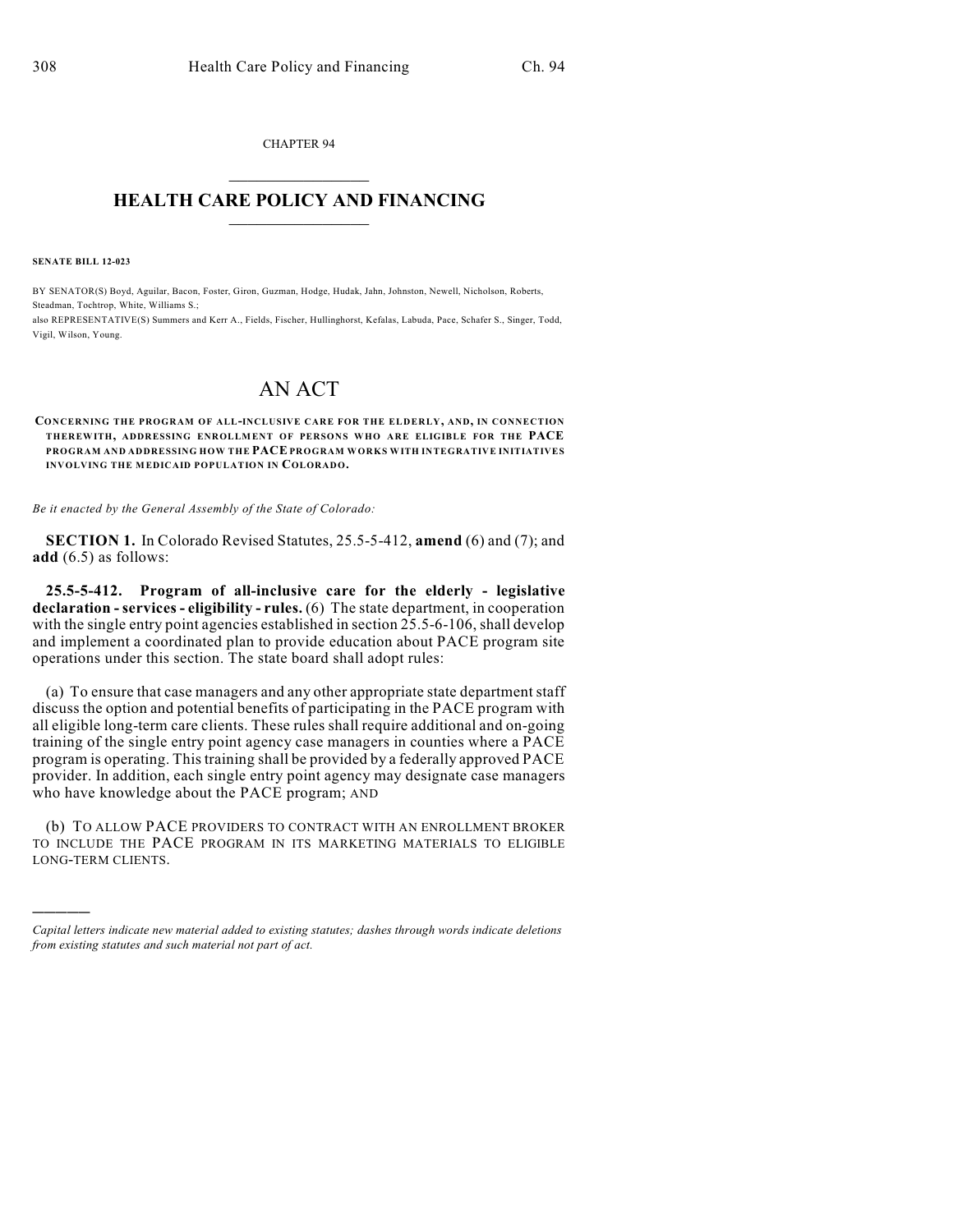(6.5) AN ELIGIBLE PERSON WHO IS ENROLLED IN A MANAGED CARE ORGANIZATION, AN ORGANIZATION CONTRACTED WITH THE STATE DEPARTMENT PURSUANT TO PART 4 OF ARTICLE 5 OF THIS TITLE, OR OTHER RISK-BEARING ENTITY MAY ELECT TO WITHDRAW FROM OR TERMINATE SUCH ENROLLMENT AND ENROLL IN AND RECEIVE SERVICES THROUGH A PACE PROGRAM. THE STATE BOARD'S RULES SHALL DEFINE HOW SUCH ELECTION IS MADE. THE EFFECTIVE DATE OF AN ELIGIBLE PERSON'S ELECTION SHALL NOT BE MORE THAN THIRTY DAYS AFTER THE ELIGIBLE PERSON'S DATE OF ELECTION.

(7) For purposes of this section:

(a) "DUALLY ELIGIBLE PERSON" MEANS A PERSON WHO IS ELIGIBLE FOR ASSISTANCE OR BENEFITS UNDER BOTH MEDICAID AND MEDICARE.

(b) "Eligible person" means a frail elderly individual who voluntarily enrolls in the PACE program and whose gross income does not exceed three hundred percent of the current federal supplemental security income benefit level, whose resources do not exceed the limit established by the state department of human services for individuals receiving a mandatory minimum state supplementation of SSI benefits pursuant to section 26-2-204, C.R.S., or in the case of a person who is married, do not exceed the amount authorized in section 25.5-6-101, and for whom a physician licensed pursuant to article 36 of title 12, C.R.S., certifies that such a program provides an appropriate alternative to institutionalized care. "ELIGIBLE PERSON" MAY ALSO INCLUDE A DUALLY ELIGIBLE PERSON.

(c) The term "Frail elderly" means an individual who meets functional eligibility requirements, as established by the state department, for nursing home care and who is fifty-five years of age or older.

**SECTION 2.** In Colorado Revised Statutes, 25.5-6-106, **amend** (2) (b) (IV); and **add** (2) (c) (IX.5) as follows:

**25.5-6-106. Single entry point system - authorization - phases for implementation - services provided.** (2) **Single entry point agencies - service programs - functions.** (b) The agency may serve private paying clients on a fee-for-service basis and shall serve clients of publicly funded long-term care programs, including, but not limited to, the following:

(IV) Long-term home health care, INCLUDING SERVICES PROVIDED BY A PACE ORGANIZATION PROVIDING A PROGRAM OF ALL-INCLUSIVE CARE FOR THE ELDERLY PURSUANT TO SECTION 25.5-5-412.

(c) The major functions of a single entry point shall include, but need not be limited to, the following:

(IX.5) INFORMING ELIGIBLE PERSONS ABOUT THE BENEFITS OF PARTICIPATING IN THE PROGRAM OF ALL-INCLUSIVE CARE FOR THE ELDERLY PROVIDED BY A PACE ORGANIZATION PURSUANT TO SECTION 25.5-5-412 AS AN ALTERNATIVE TO ENROLLMENT IN A MANAGED CARE ORGANIZATION, AN ORGANIZATION CONTRACTED WITH THE STATE DEPARTMENT PURSUANT TO PART 4 OF ARTICLE 5 OF THIS TITLE, OR